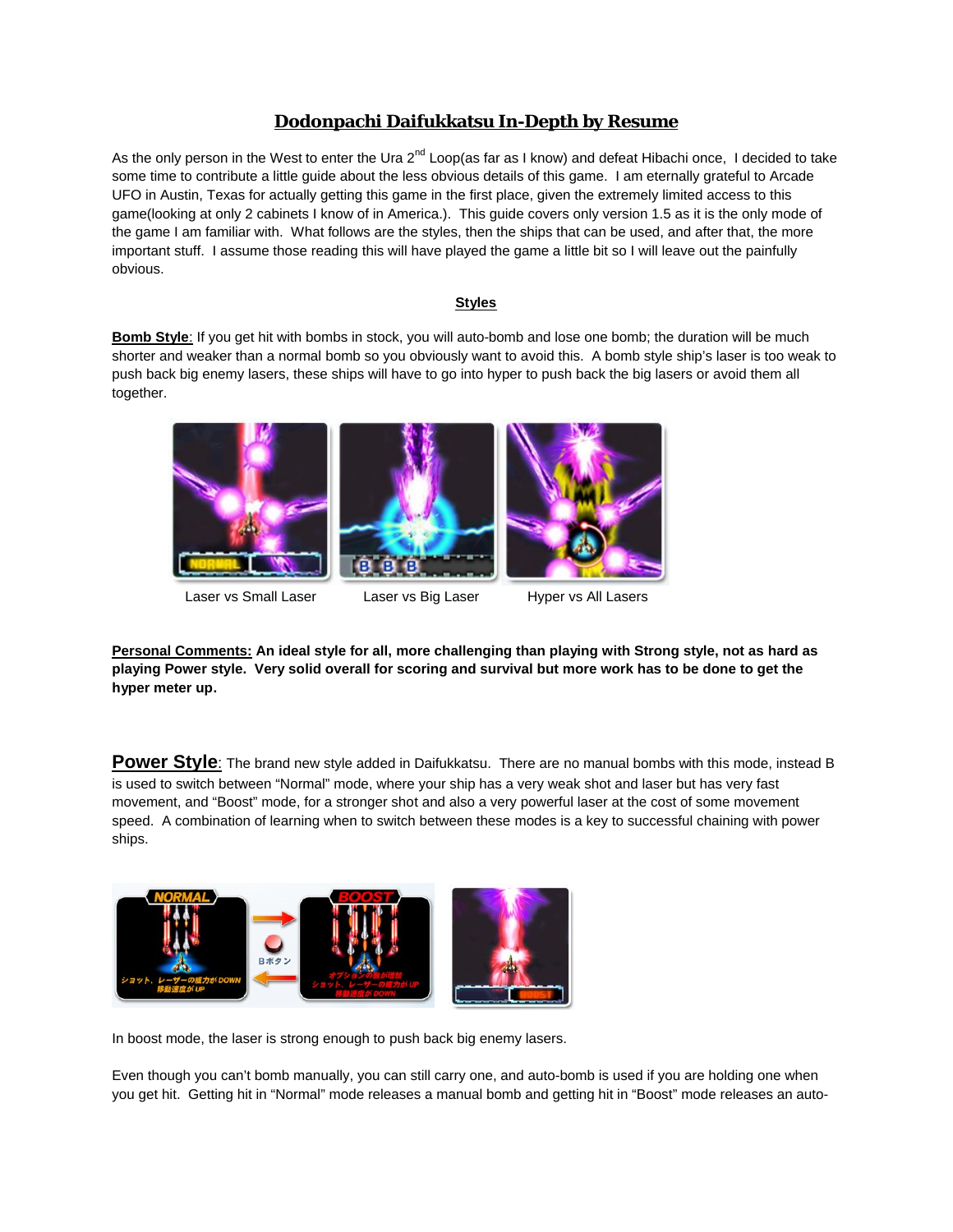bomb. Hyper is replenished faster in Power style than in the other two styles. While in hyper, using your shot to clear bullets in Boost mode also adds hyper to the hyper meter, and clears the bullets quickly but doesn't contribute much to your chain meter. Normal mode bullets in hyper add +1 extra to the hit chain for every enemy bullet shot at during hyper but doesn't clear bullets very well(this is an intentional strategy used when a hyper is used and transferred over to the next stage before it fully ended on the previous stage however).

**Personal Comments: Power ships are scoring behemoths and also very difficult to get used to, the other two styles cannot compare in scoring ability. It is hard to chain in Power style and there is much less room for error because the combo bar drops a bit faster than in the other two styles. This is a style for those who are serious about getting insane scores. Beware for the path is excruciating, but the payoff is immense.**

**Strong Style:** Basically a bastardized version of bomb style, featuring extra gunpods for wider shots and a stronger and wider laser that will push back all enemy lasers, big or small. This style is actually a little bit weaker than Power ships in Boost mode contrary to popular belief, but the difference is not noticeable until you become more familiar with the game..

**Personal Comments: Best for beginners and rookies. Scoring and chaining in certain parts is harder due to killing some things TOO quickly, but survival is definitely less difficult.**

# **The Ships**



vpe-A(Red Ship)

- + Concentrated Shot
- + Fast Speed
- Concentrated shot in hyper has a flaw, prone to getting hit in the sides.
- Memorization and strategic planning required due to limited reach of shot.



Type-B(Green Helicopter)

- + Controllable shot according to whether you are holding left or right.
- + Average speed and shot reach
- + Hyper shot cancels bullets without much risk of getting hit
- The way shot works can be counter-productive trying to move away from enemies, so will your bullets
- Certain spots are harder to chain with the way shot works.



Type C(Blue Ship)

- + Wide shot makes it easier to survive and chain
- + Hyper shot cancels bullets without much risk of getting hit
- Slowest movement of the three ships
- Cancelling bullets while in hyper increases the chain bar less than with the other two ships.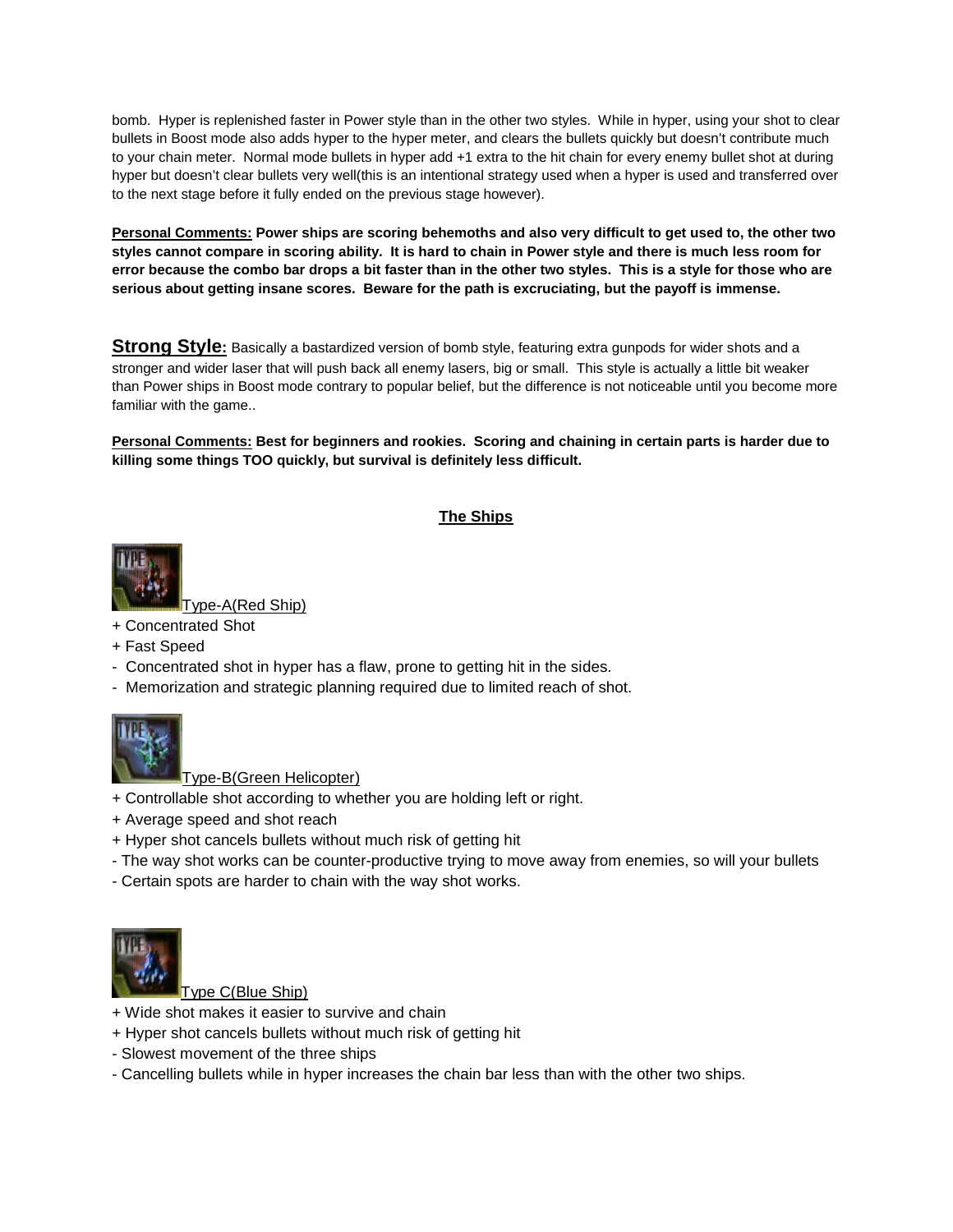## **Technical Details, Tips, Other Shenanigans**

**Hitspot:** You may notice a little dot in the center of your ship, which is the only actual area that can be hit by enemy fire. It glows brighter as you hold laser, it is there to help you successfully squeeze through bullet patterns. You can scrape bullets with the rest of your ship, and certain bullets can be brushed up against even with the hitspot, like the light blue rings around big blue circular bullets. Learn to maintain a cool and account only for the hitspot part of your ship when dodging bullets.

**Chaining:** Destroying enemies continuously adds hits to your combo, the bread and butter of what makes Dodonpachi what it is, figuring out how to successfully pull off insane chains through an entire level. Holding your laser on an enemy prevents the chain bar from falling to the bottom. Using your shot on a big enemy will not keep your chain bar up if enemies are not destroyed at all as the chain bar drops. If you take too long to destroy anything and your chain bar hits bottom while you don't have full hyper, your hits will slowly drop and hyper will slowly be drained until you destory something else or shoot your laser on something. If you have full hyper and the chain bar hits bottom, you lose your combo(Bosses are the exception).

**Hyper:** Upon activation, you are invincible for a little bit. You can shoot enemy bullets with your shot to make them disappear. However, the more you use hyper, the more your "hyper rank" rises. It is harder to destroy enemy bullets with higher hyper rank. Hyper rank can drop or reset for reasons such as bombing, dying, or entering a new stage however. The hyper meter also acts as a multiplier when you have hyper ready to use but you DON'T use it, depending on the number of hits you currently have in your chain.

0-499= x1 500-999= x2 1000-2999= x3 3000-4999= x4 5000-6999= x5 7000-9999= x6

# **10000+ HITS= x7**

The general strategy is to hyper in key areas early in levels to quickly crank your combo hits high. Then you chain the rest of the stage without hypering at all.

**Aura:** This is the "aura" that surrounds your ship when using laser and protects you from "popcorn" enemies that come from the side and also small lasers. Aside from the defensive aspect, it also has an offensive aspect, as holding laser close enough to an enemy where aura will also hit them deals more damage to the enemy. This is key to handling certain enemies and especially bosses and mid-bosses that have plenty of health and take a lot of firepower to take down, closing in on them and dealing more damage during cool down periods between bullet patterns. Hitting a big target with Aura will also quickly raise the hyper meter, how fast it grows depending on the enemy. It is possible to hyper, go "into" a boss and hyper laser for big hyper gain, then back out before invincibility wears off.

**Tsuujou/Ura Path**: There are two paths in the game, the Ura path the more desirable one. In stage 1 you must destroy the BIG tanks before they run over any silos and you must have full hyper at "the warp" to warp to the Ura path, a path that has different midbosses and nine bees per stage. Getting the "good" Ura 2<sup>nd</sup> loop requires that you get on the Ura path from the get go and get all the 45 bees. If you die on or after a mid-boss in any stage of the Ura path(excluding bosses), you are thrown back into the Tsuujou path.

**Bees:** Hidden throughout all the levels, 7 on each Tsuujou stage, 9 on each Ura stage. Collecting them is key to progressing into the  $2^{nd}$  loops and scoring, find them and memorize where they are! You have to hit them with the **HEAD** of your laser to uncover them(aka the very beginning of the laser, they will not uncover if you hold laser and simply pass through it, you have to let go and hit the bee with the head of the laser) Green bees give hyper, yellow bees give points, while the "white" form seen when bees change color give both.

**Stage 3 1-up:** The 1-up before the stage 3 boss appears if you destroy the center installation without using a bomb to destroy it.

**Tsuujou 2nd Loop**: Collect 35 bees and use no continues through the 1<sup>st</sup> loop. You will see Taisabachi after stage 5 on the 2<sup>nd</sup> loop but not Hibachi.